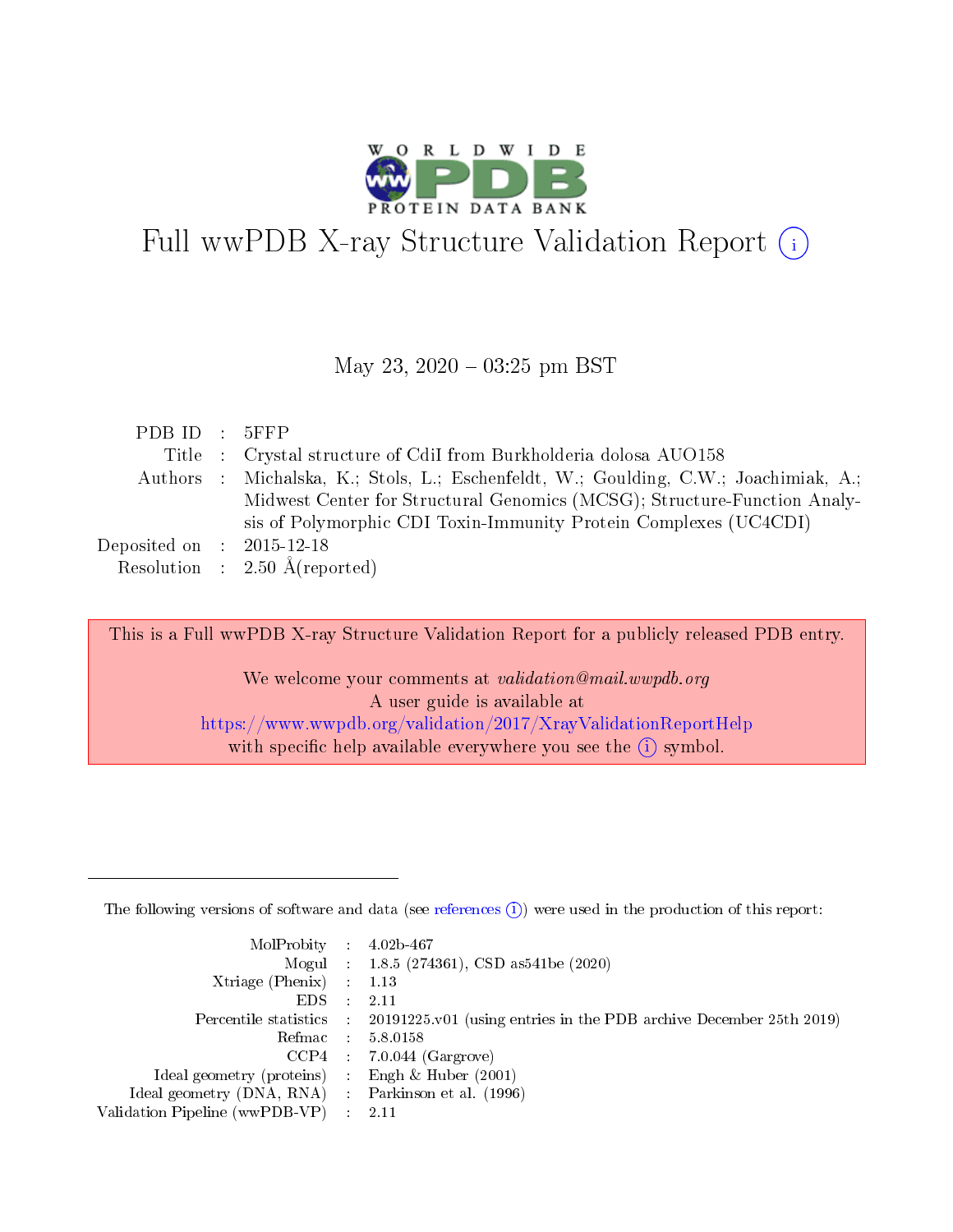# 1 [O](https://www.wwpdb.org/validation/2017/XrayValidationReportHelp#overall_quality)verall quality at a glance  $(i)$

The following experimental techniques were used to determine the structure: X-RAY DIFFRACTION

The reported resolution of this entry is 2.50 Å.

Percentile scores (ranging between 0-100) for global validation metrics of the entry are shown in the following graphic. The table shows the number of entries on which the scores are based.



| Metric                | Whole archive<br>$(\#\mathrm{Entries})$ | Similar resolution<br>$(\#\text{Entries},\,\text{resolution}\,\,\text{range}(\textup{\AA}))$ |  |  |
|-----------------------|-----------------------------------------|----------------------------------------------------------------------------------------------|--|--|
| $R_{free}$            | 130704                                  | $4661(2.50-2.50)$                                                                            |  |  |
| Clashscore            | 141614                                  | $5346$ $(2.50-2.50)$                                                                         |  |  |
| Ramachandran outliers | 138981                                  | $5231 (2.50 - 2.50)$                                                                         |  |  |
| Sidechain outliers    | 138945                                  | $5233(2.50-2.50)$                                                                            |  |  |
| RSRZ outliers         | 127900                                  | $4559(2.50-2.50)$                                                                            |  |  |

The table below summarises the geometric issues observed across the polymeric chains and their fit to the electron density. The red, orange, yellow and green segments on the lower bar indicate the fraction of residues that contain outliers for  $>=3, 2, 1$  and 0 types of geometric quality criteria respectively. A grey segment represents the fraction of residues that are not modelled. The numeric value for each fraction is indicated below the corresponding segment, with a dot representing fractions <=5% The upper red bar (where present) indicates the fraction of residues that have poor fit to the electron density. The numeric value is given above the bar.

| Mol | Chain | $\perp$ Length | Quality of chain |     |     |
|-----|-------|----------------|------------------|-----|-----|
|     |       | 170            | $\%$<br>79%      | 10% | 10% |
|     |       | 170            | $\%$<br>82%      | 8%  | 10% |

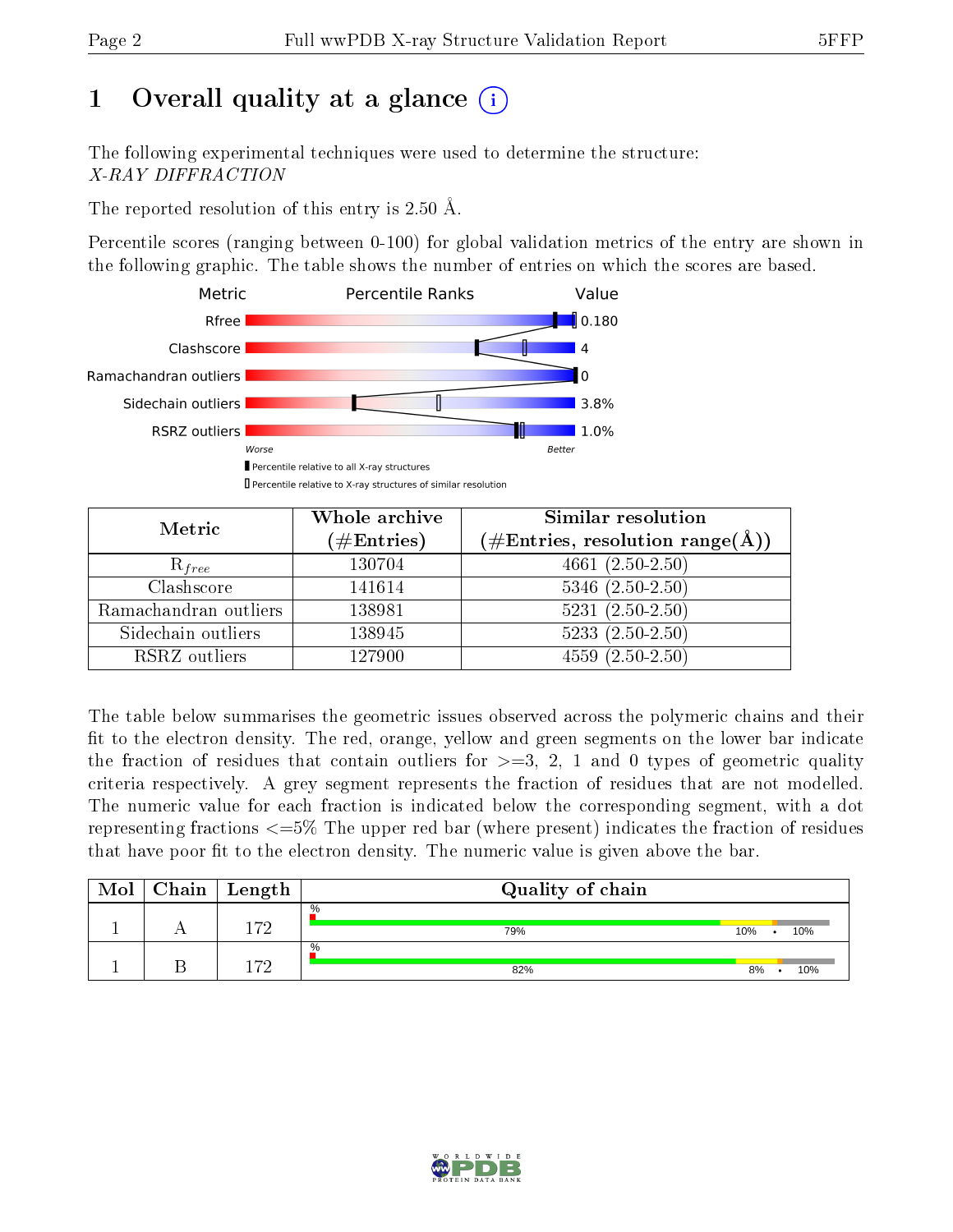# 2 Entry composition  $\left( \cdot \right)$

There are 3 unique types of molecules in this entry. The entry contains 2440 atoms, of which 0 are hydrogens and 0 are deuteriums.

In the tables below, the ZeroOcc column contains the number of atoms modelled with zero occupancy, the AltConf column contains the number of residues with at least one atom in alternate conformation and the Trace column contains the number of residues modelled with at most 2 atoms.

Molecule 1 is a protein called Immunity 23 family protein.

| Mol | Chain Residues | Atoms                     |     |                 |     |                | $\text{ZeroOcc}$   AltConf   Trace |  |  |
|-----|----------------|---------------------------|-----|-----------------|-----|----------------|------------------------------------|--|--|
|     | 155            | Total C N O S Se<br>1210- |     | 763 199 239 4 5 |     |                |                                    |  |  |
|     | 155            | Total C N O S<br>1210.    | 763 | - 199           | 239 | $\overline{4}$ | Se                                 |  |  |

 Molecule 2 is 4-(2-HYDROXYETHYL)-1-PIPERAZINE ETHANESULFONIC ACID (three-letter code: EPE) (formula:  $C_8H_{18}N_2O_4S$ ).



| Mol | Chain   Residues | Atoms |  |  |  | $ZeroOcc \   \ AltConf \  $ |  |
|-----|------------------|-------|--|--|--|-----------------------------|--|
|     |                  | Total |  |  |  |                             |  |
|     |                  |       |  |  |  |                             |  |

• Molecule 3 is water.

|  | $\text{Mol}$   Chain   Residues | Atoms       | $\mid$ ZeroOcc $\mid$ AltConf |  |
|--|---------------------------------|-------------|-------------------------------|--|
|  |                                 | $\rm Total$ |                               |  |

Continued on next page...

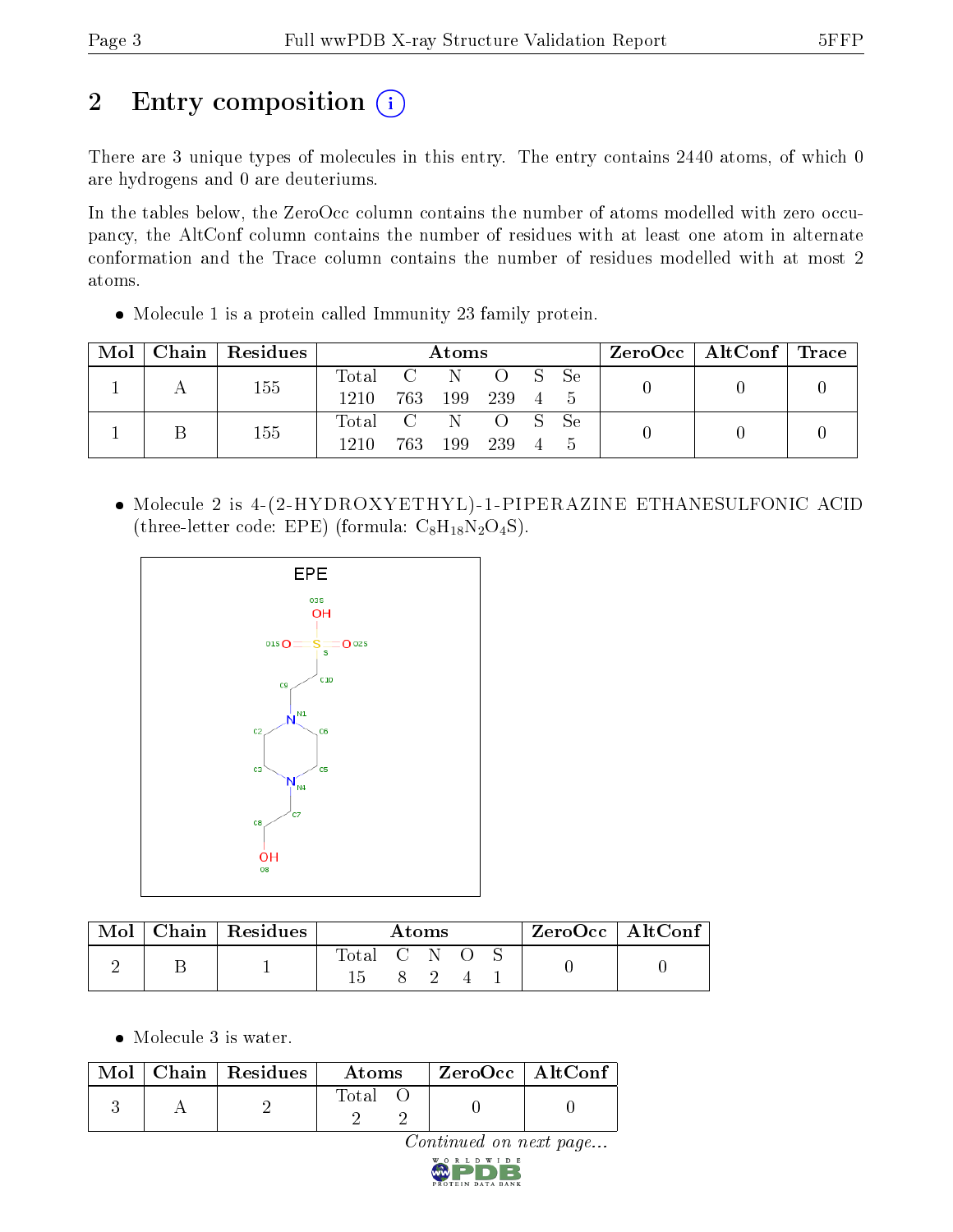Continued from previous page...

|  | $\text{Mol}$   Chain   Residues | Atoms | $\ $ ZeroOcc $\ $ AltConf $\ $ |
|--|---------------------------------|-------|--------------------------------|
|  |                                 | Total |                                |

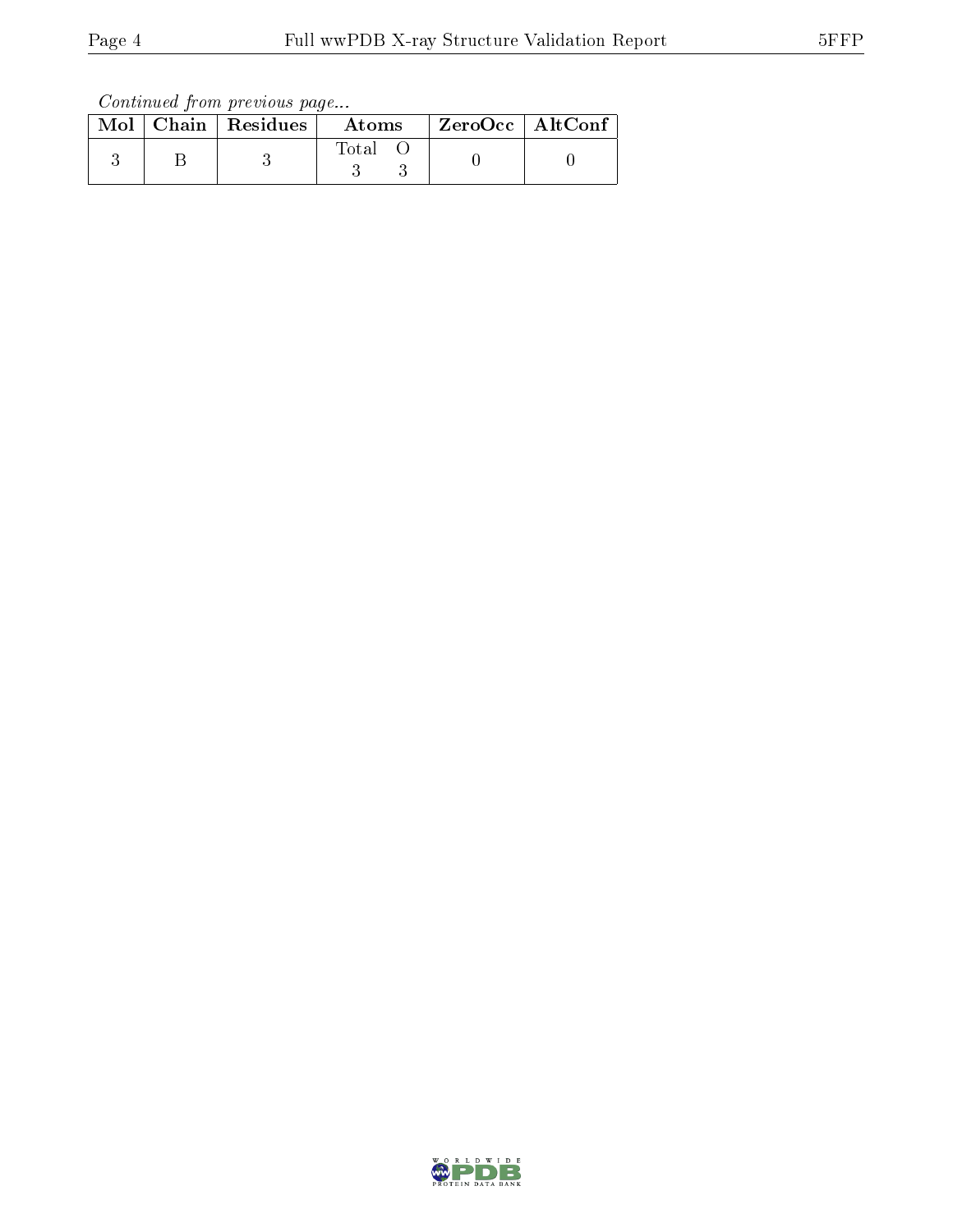# 3 Residue-property plots  $(i)$

These plots are drawn for all protein, RNA and DNA chains in the entry. The first graphic for a chain summarises the proportions of the various outlier classes displayed in the second graphic. The second graphic shows the sequence view annotated by issues in geometry and electron density. Residues are color-coded according to the number of geometric quality criteria for which they contain at least one outlier: green  $= 0$ , yellow  $= 1$ , orange  $= 2$  and red  $= 3$  or more. A red dot above a residue indicates a poor fit to the electron density (RSRZ  $> 2$ ). Stretches of 2 or more consecutive residues without any outlier are shown as a green connector. Residues present in the sample, but not in the model, are shown in grey.



• Molecule 1: Immunity 23 family protein

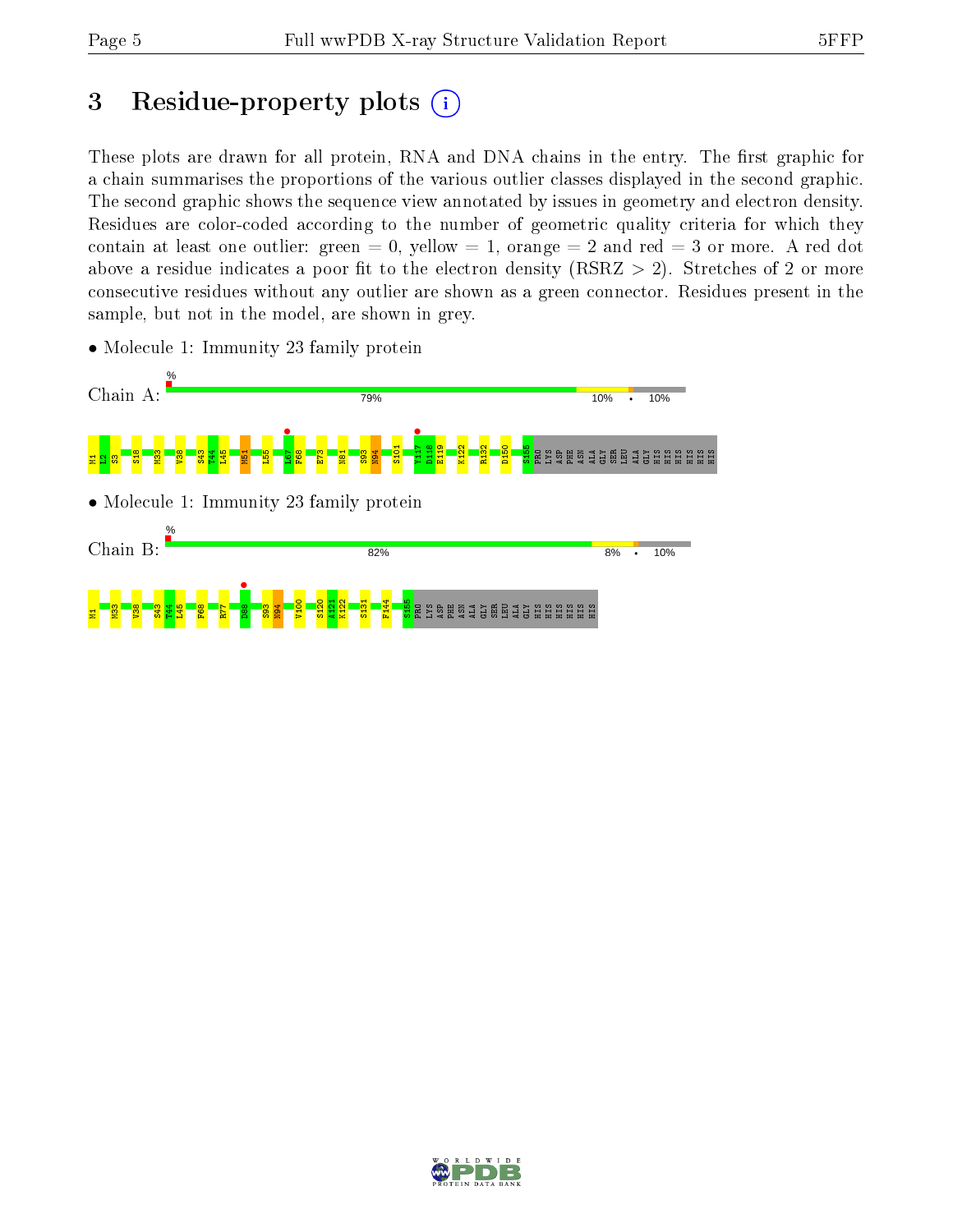# 4 Data and refinement statistics  $(i)$

| Property                                                         | Value                                                         | Source                        |
|------------------------------------------------------------------|---------------------------------------------------------------|-------------------------------|
| $\overline{\text{Space}}$ group                                  | $\overline{P_63}$                                             | Depositor                     |
| Cell constants                                                   | $116.30\text{\AA}$<br>$116.30\text{\AA}$<br>$70.06\text{\AA}$ |                               |
| a, b, c, $\alpha$ , $\beta$ , $\gamma$                           | $90.00^\circ$<br>$90.00^\circ$<br>$120.00^\circ$              | Depositor                     |
| Resolution $(\AA)$                                               | 30.01<br>$-2.50$                                              | Depositor                     |
|                                                                  | 30.01<br>$-2.50$                                              | <b>EDS</b>                    |
| % Data completeness                                              | $99.8(30.01-2.50)$                                            | Depositor                     |
| (in resolution range)                                            | 99.6 (30.01-2.50)                                             | <b>EDS</b>                    |
| $R_{merge}$                                                      | 0.13                                                          | $\overline{D}$ epositor       |
| $rac{R_{sym}}{<1/\sigma(I)>1}$                                   | (Not available)                                               | Depositor                     |
|                                                                  | $\overline{2.46}$ (at 2.51Å)                                  | Xtriage                       |
| Refinement program                                               | <b>REFMAC 5.8.0073</b>                                        | Depositor                     |
|                                                                  | 0.190<br>0.205<br>$\sim 10$                                   | Depositor                     |
| $R, R_{free}$                                                    | 0.166<br>0.180                                                | DCC                           |
| $\mathcal{R}_{free}$ test set                                    | 1861 reflections $(9.92\%)$                                   | wwPDB-VP                      |
| Wilson B-factor $(A^2)$                                          | 35.9                                                          | Xtriage                       |
| Anisotropy                                                       | 0.570                                                         | Xtriage                       |
| Bulk solvent $k_{sol}(\text{e}/\text{A}^3), B_{sol}(\text{A}^2)$ | $0.35$ , $9.5$                                                | <b>EDS</b>                    |
| $L$ -test for twinning <sup>2</sup>                              | $\langle  L  \rangle = 0.41, \langle L^2 \rangle = 0.23$      | Xtriage                       |
| Estimated twinning fraction                                      | $0.419$ for h,-h-k,-l                                         | Xtriage                       |
| Reported twinning fraction                                       | $0.572$ for H, K, L                                           | Depositor                     |
|                                                                  | $0.428$ for K, H, -L                                          |                               |
| Outliers                                                         | $0$ of 18755 reflections                                      | Xtriage                       |
| $\overline{F_o}, \overline{F_c}$ correlation                     | 0.95                                                          | <b>EDS</b>                    |
| Total number of atoms                                            | 2440                                                          | $\overline{\text{wwP}}$ DB-VP |
| Average B, all atoms $(A^2)$                                     | $45.0\,$                                                      | wwPDB-VP                      |

Xtriage's analysis on translational NCS is as follows: The largest off-origin peak in the Patterson function is  $3.09\%$  of the height of the origin peak. No significant pseudotranslation is detected.

<sup>&</sup>lt;sup>2</sup>Theoretical values of  $\langle |L| \rangle$ ,  $\langle L^2 \rangle$  for acentric reflections are 0.5, 0.333 respectively for untwinned datasets, and 0.375, 0.2 for perfectly twinned datasets.



<span id="page-5-1"></span><span id="page-5-0"></span><sup>1</sup> Intensities estimated from amplitudes.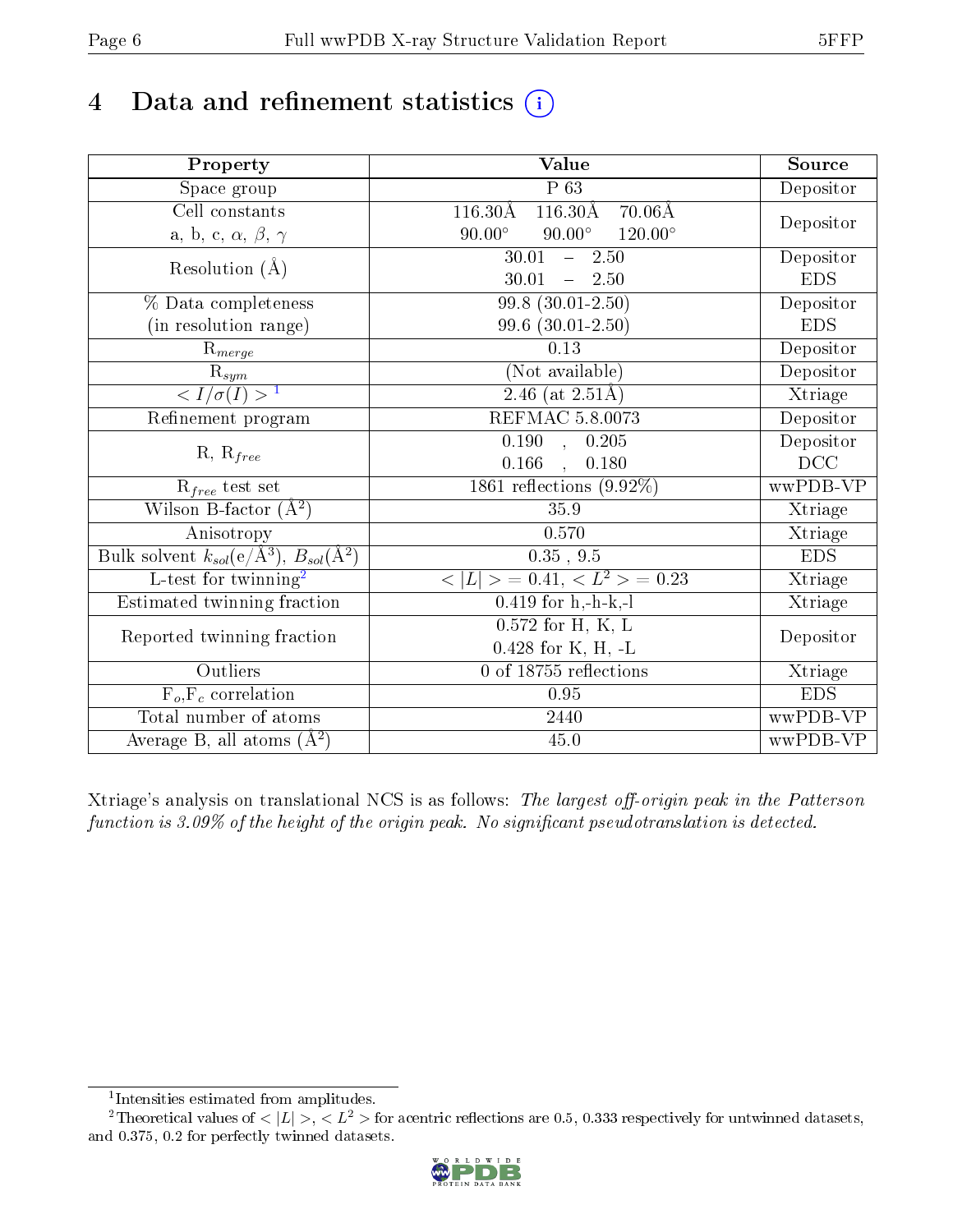# 5 Model quality  $(i)$

### 5.1 Standard geometry  $(i)$

Bond lengths and bond angles in the following residue types are not validated in this section: EPE

The Z score for a bond length (or angle) is the number of standard deviations the observed value is removed from the expected value. A bond length (or angle) with  $|Z| > 5$  is considered an outlier worth inspection. RMSZ is the root-mean-square of all Z scores of the bond lengths (or angles).

| Mol | Chain |             | Bond lengths | Bond angles |             |  |
|-----|-------|-------------|--------------|-------------|-------------|--|
|     |       | <b>RMSZ</b> | $\# Z  > 5$  | RMSZ        | $\ Z\  > 5$ |  |
|     |       | 0.62        | 0/1234       | 0.72        | 0/1664      |  |
|     | R     | 0.65        | 0/1234       | 0.73        | 0/1664      |  |
| AH  | АH    | 0.63        | 0/2468       | 0.73        | 0/3328      |  |

There are no bond length outliers.

There are no bond angle outliers.

There are no chirality outliers.

There are no planarity outliers.

#### $5.2$  Too-close contacts  $(i)$

In the following table, the Non-H and H(model) columns list the number of non-hydrogen atoms and hydrogen atoms in the chain respectively. The H(added) column lists the number of hydrogen atoms added and optimized by MolProbity. The Clashes column lists the number of clashes within the asymmetric unit, whereas Symm-Clashes lists symmetry related clashes.

|  |      |      | Mol   Chain   Non-H   H(model)   H(added)   Clashes   Symm-Clashes |
|--|------|------|--------------------------------------------------------------------|
|  | 1210 | 1141 |                                                                    |
|  | 1210 | 1141 |                                                                    |
|  |      | 18   |                                                                    |
|  |      |      |                                                                    |
|  |      |      |                                                                    |
|  | 2440 | 2300 |                                                                    |

The all-atom clashscore is defined as the number of clashes found per 1000 atoms (including hydrogen atoms). The all-atom clashscore for this structure is 4.

All (17) close contacts within the same asymmetric unit are listed below, sorted by their clash magnitude.

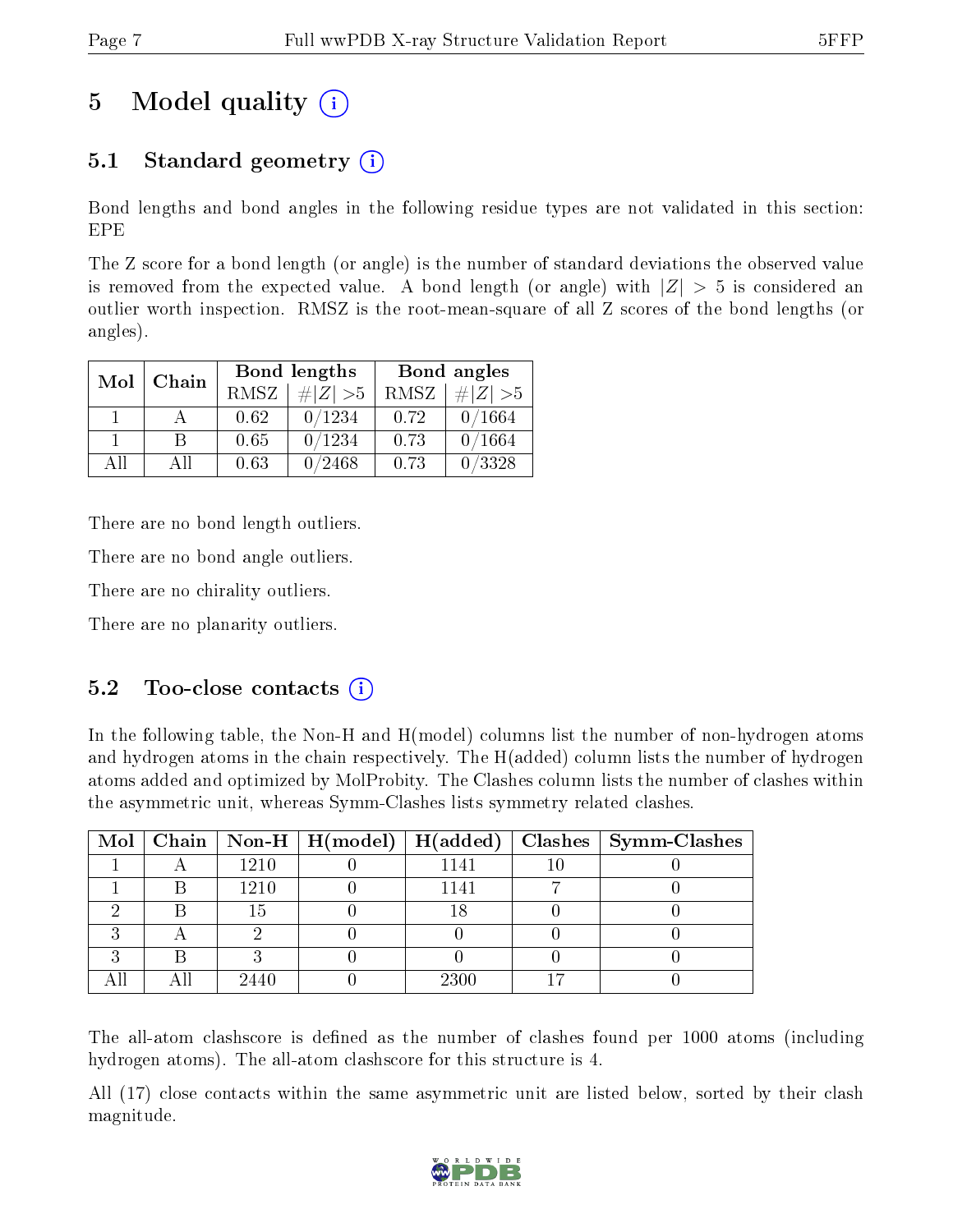| $\boldsymbol{\mathrm{Atom}\text{-}1}$ | $\boldsymbol{\mathrm{Atom}\text{-}2}$ | Interatomic<br>distance $(A)$ | Clash<br>overlap $(A)$ |
|---------------------------------------|---------------------------------------|-------------------------------|------------------------|
| 1: A:51: MSE: HE1                     | 1:A:101:SER:O                         | 1.94                          | 0.68                   |
| 1: A:68:PHE:O                         | 1: A: 122: LYS: NZ                    | 2.25                          | 0.62                   |
| 1: A:94: ASN: C                       | 1: A:94: ASN:HD22                     | 2.01                          | 0.61                   |
| 1: B:94: ASN: C                       | 1:B:94:ASN:HD22                       | 2.00                          | 0.61                   |
| 1: B:68:PHE:O                         | 1:B:122:LYS:NZ                        | 2.24                          | 0.57                   |
| 1: A:73: GLU:OE2                      | 1:A:132:ARG:NH1                       | 2.42                          | 0.51                   |
| 1: B:94: ASN: C                       | 1:B:94:ASN:ND2                        | 2.66                          | 0.49                   |
| 1: A:3: SER:OG                        | 1:A:150:ASP:OD2                       | 2.30                          | 0.49                   |
| 1: A:43: SER:OG                       | 1:A:45:LEU:HD23                       | 2.13                          | 0.49                   |
| 1:B:43:SER:OG                         | 1:B:45:LEU:HD23                       | 2.13                          | 0.48                   |
| 1: A:33: MSE:HE2                      | 1: A:38: VAL:HG22                     | 1.96                          | 0.47                   |
| 1: A:94: ASN: C                       | 1: A:94: ASN:ND2                      | 2.68                          | 0.47                   |
| 1: A:51: MSE:HE2                      | 1: A: 55: LEU: HD21                   | 1.96                          | 0.47                   |
| 1: B:33: MSE:HE2                      | 1:B:38:VAL:HG22                       | 1.97                          | 0.45                   |
| 1:A:119:GLU:HA                        | $1:\overline{A}:119:\text{GLU}:OE2$   | 2.16                          | 0.44                   |
| 1:B:100:VAL:HB                        | 1:B:144:PHE:CZ                        | 2.55                          | 0.42                   |
| 1:B:77:ARG:NH2                        | 1:B:131:SER:HB2                       | 2.36                          | 0.41                   |

There are no symmetry-related clashes.

#### 5.3 Torsion angles  $(i)$

#### 5.3.1 Protein backbone (i)

In the following table, the Percentiles column shows the percent Ramachandran outliers of the chain as a percentile score with respect to all X-ray entries followed by that with respect to entries of similar resolution.

The Analysed column shows the number of residues for which the backbone conformation was analysed, and the total number of residues.

| Mol | Chain | Analysed     | Favoured             | Allowed   Outliers | Percentiles |               |
|-----|-------|--------------|----------------------|--------------------|-------------|---------------|
|     |       | 153/172(89%) | $146(95\%)$          | 7(5%)              |             | 100 100       |
|     | B.    | 153/172(89%) | $^{\circ}$ 145 (95%) | 8 (5%)             |             | $100$   $100$ |
| All | Αll   | 306/344(89%) | 291(95%)             | 15(5%)             | 100         | 100           |

There are no Ramachandran outliers to report.

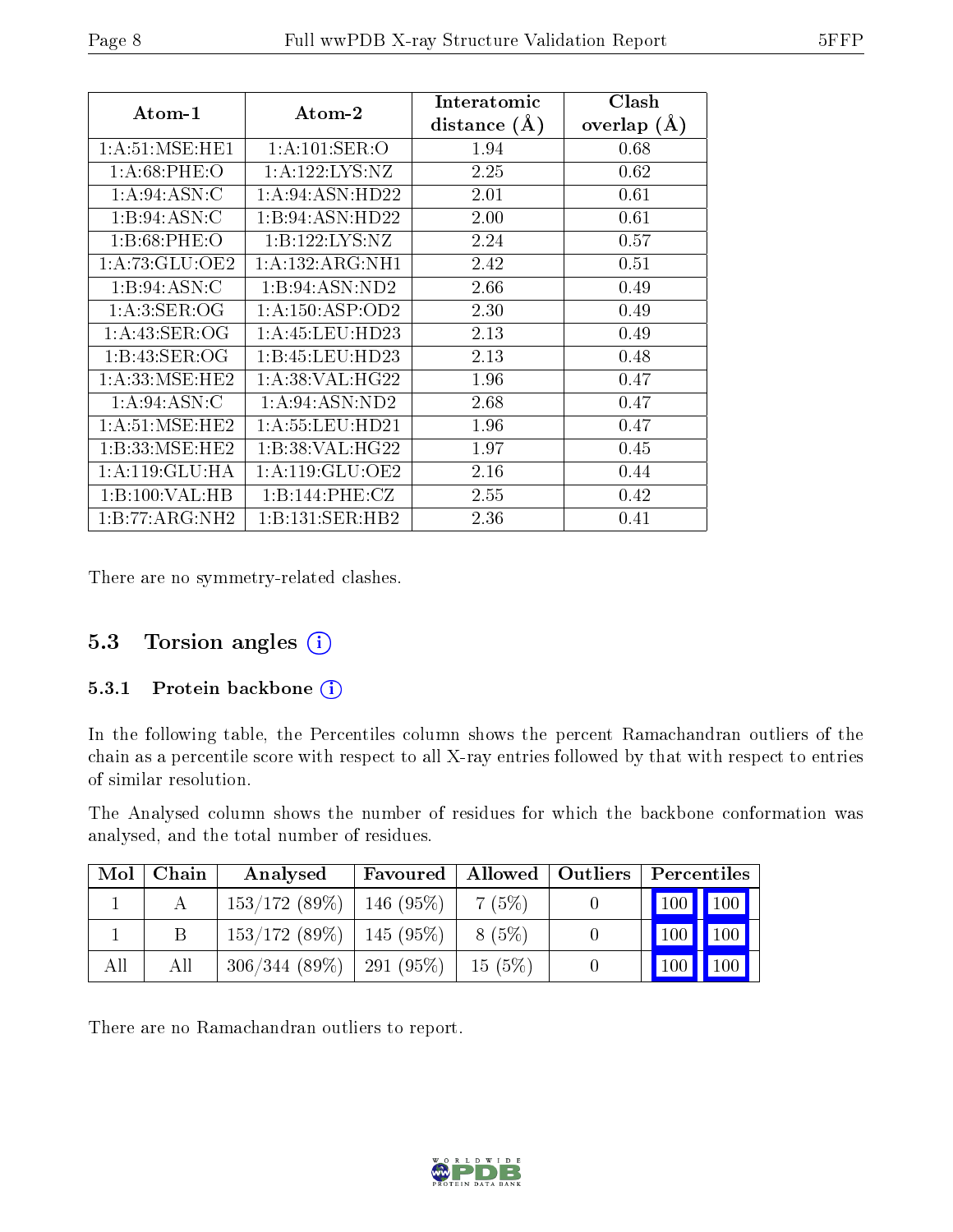#### 5.3.2 Protein sidechains  $(i)$

In the following table, the Percentiles column shows the percent sidechain outliers of the chain as a percentile score with respect to all X-ray entries followed by that with respect to entries of similar resolution.

The Analysed column shows the number of residues for which the sidechain conformation was analysed, and the total number of residues.

| Mol | Chain | Analysed        | Rotameric   Outliers |           | Percentiles                    |  |  |
|-----|-------|-----------------|----------------------|-----------|--------------------------------|--|--|
|     |       | $132/140(94\%)$ | $126(96\%)$          | 6 $(4\%)$ | $\sqrt{51}$<br>27 <sup>1</sup> |  |  |
|     |       | $132/140(94\%)$ | 128 (97%)            | 4(3%)     | 68<br>41                       |  |  |
| All | All   | $264/280(94\%)$ | $254(96\%)$          | $10(4\%)$ | 58<br>33                       |  |  |

All (10) residues with a non-rotameric sidechain are listed below:

| Mol | Chain | Res | Type       |
|-----|-------|-----|------------|
| 1   | A     | 1   | MSE        |
| 1   | А     | 18  | SER        |
| 1   | A     | 51  | MSE        |
| 1   | А     | 81  | <b>ASN</b> |
| 1   | A     | 93  | SER        |
| 1   | А     | 94  | <b>ASN</b> |
| 1   | В     | 1   | <b>MSE</b> |
| 1   | В     | 93  | SER        |
| 1   | R     | 94  | <b>ASN</b> |
|     |       | 120 | SER.       |

Some sidechains can be flipped to improve hydrogen bonding and reduce clashes. There are no such sidechains identified.

#### 5.3.3 RNA (1)

There are no RNA molecules in this entry.

#### 5.4 Non-standard residues in protein, DNA, RNA chains (i)

There are no non-standard protein/DNA/RNA residues in this entry.

#### 5.5 Carbohydrates  $(i)$

There are no carbohydrates in this entry.

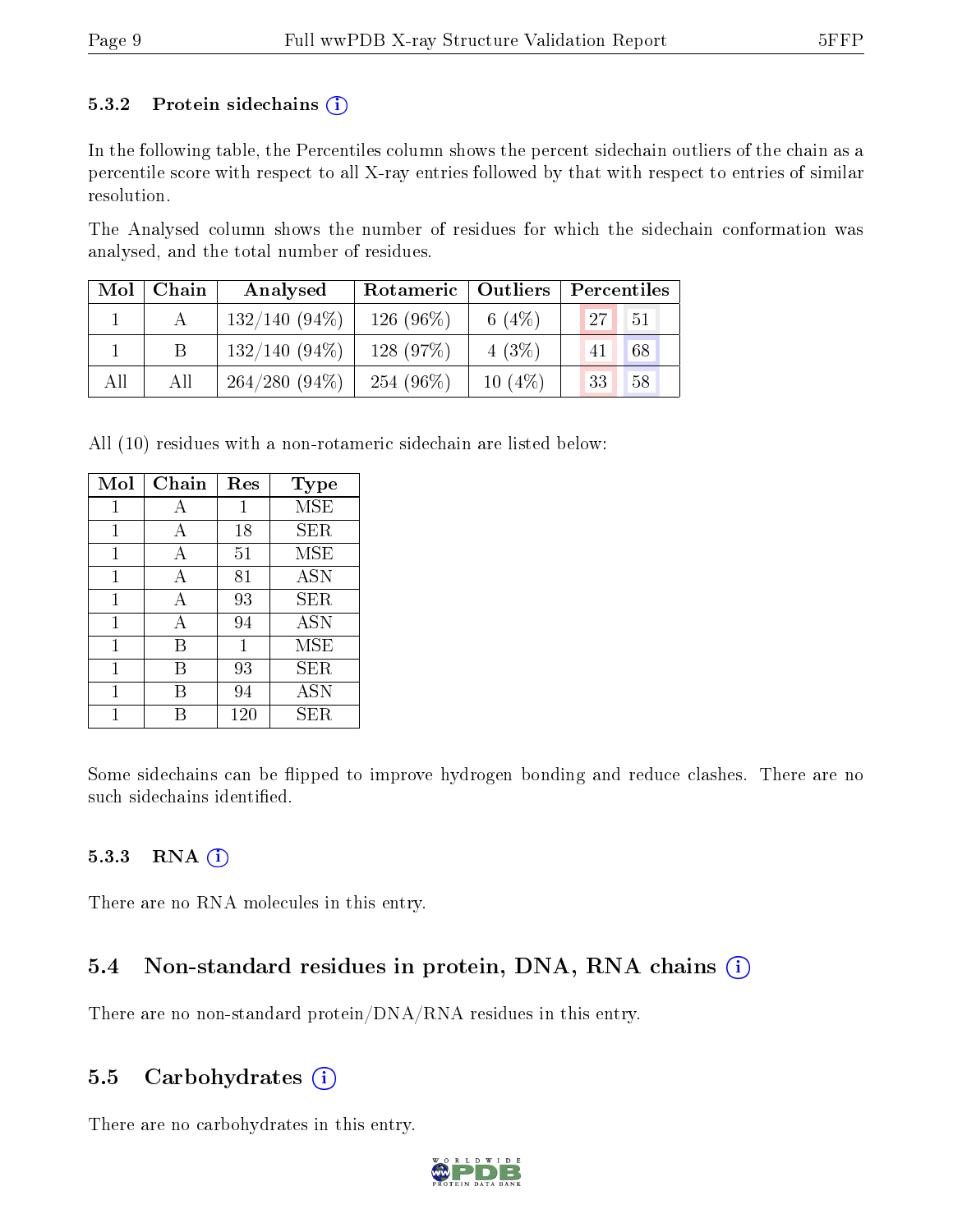### 5.6 Ligand geometry (i)

1 ligand is modelled in this entry.

In the following table, the Counts columns list the number of bonds (or angles) for which Mogul statistics could be retrieved, the number of bonds (or angles) that are observed in the model and the number of bonds (or angles) that are dened in the Chemical Component Dictionary. The Link column lists molecule types, if any, to which the group is linked. The Z score for a bond length (or angle) is the number of standard deviations the observed value is removed from the expected value. A bond length (or angle) with  $|Z| > 2$  is considered an outlier worth inspection. RMSZ is the root-mean-square of all Z scores of the bond lengths (or angles).

| $\operatorname{Mol}$<br>$\mid$ Type $\mid$ Chain $\mid$ Res $\mid$ |     | $^+$ Link | Bond lengths   |          |                    | Bond angles   |          |         |           |
|--------------------------------------------------------------------|-----|-----------|----------------|----------|--------------------|---------------|----------|---------|-----------|
|                                                                    |     |           | Counts         |          | RMSZ   $\# Z  > 2$ | Counts   RMSZ |          | $\# Z $ |           |
|                                                                    | EPE | 201       | $\blacksquare$ | 15,15,15 | 2.07               | $1(6\%)$      | 18,20,20 | 1.55    | $2(11\%)$ |

In the following table, the Chirals column lists the number of chiral outliers, the number of chiral centers analysed, the number of these observed in the model and the number defined in the Chemical Component Dictionary. Similar counts are reported in the Torsion and Rings columns. '-' means no outliers of that kind were identified.

|     |                 |        | Mol   Type   Chain   Res   Link   Chirals   Torsions   Rings |  |
|-----|-----------------|--------|--------------------------------------------------------------|--|
| EPE | $\frac{1}{201}$ | $\sim$ | $\frac{3}{9/19/19}$ 0/1/1/1                                  |  |

All (1) bond length outliers are listed below:

|  |     | $\lceil \overline{\text{Mol}} \rceil$ Chain   Res   Type   Atoms | $\mathbf{L}$ | $\mid$ Observed( $\AA$ ) $\mid$ Ideal( $\AA$ ) $\mid$ |  |
|--|-----|------------------------------------------------------------------|--------------|-------------------------------------------------------|--|
|  | 201 | $EPE$   C10-S   -7.46                                            |              | ' 66.                                                 |  |

All (2) bond angle outliers are listed below:

| Mol | Chain   $\text{Res}$   $\text{Type}$ |        |      | Atoms                                   | $\overline{ }$ | Observed $(°)$ | Ideal $(°)$ |
|-----|--------------------------------------|--------|------|-----------------------------------------|----------------|----------------|-------------|
| -   |                                      | 201    | FPE. | $\overline{O}$ O1S-S-C10 $\overline{O}$ | 5.39           | $113.40\,$     | 106.92      |
|     |                                      | $-201$ | EPE. | $C2-C3-N4$                              | $-2.08$        | $106.38\,$     | 110.64      |

There are no chirality outliers.

All (3) torsion outliers are listed below:

| Mol | Chain | Res | Type     | Atoms          |
|-----|-------|-----|----------|----------------|
|     |       | 201 | - F.D.F. | $C9-C10-S-O2S$ |
|     |       | 201 | -EPE     | $C9-C10-S-O3S$ |
|     |       | 201 |          | $C9-C10-S-O1S$ |

There are no ring outliers.

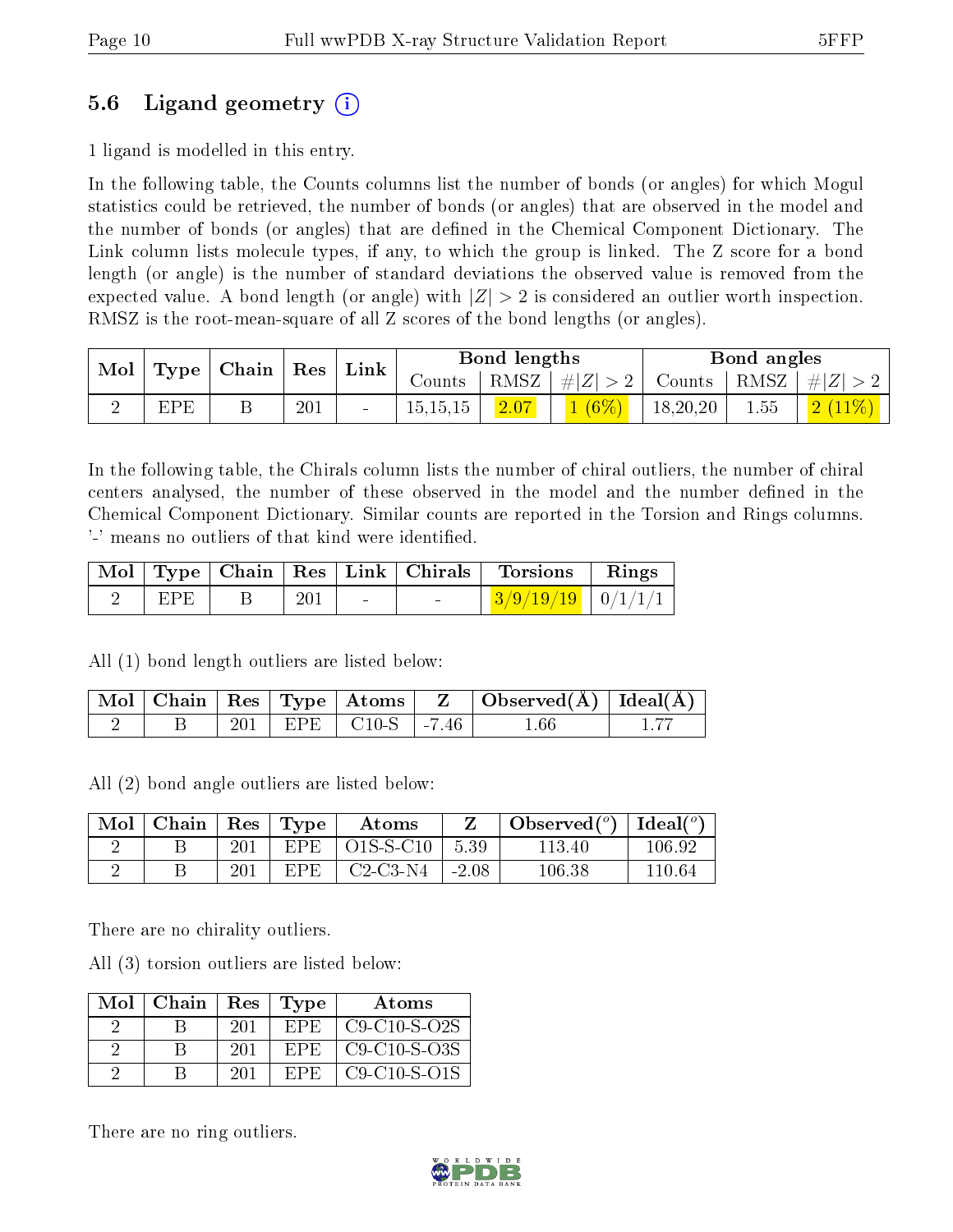No monomer is involved in short contacts.

### 5.7 [O](https://www.wwpdb.org/validation/2017/XrayValidationReportHelp#nonstandard_residues_and_ligands)ther polymers (i)

There are no such residues in this entry.

## 5.8 Polymer linkage issues (i)

There are no chain breaks in this entry.

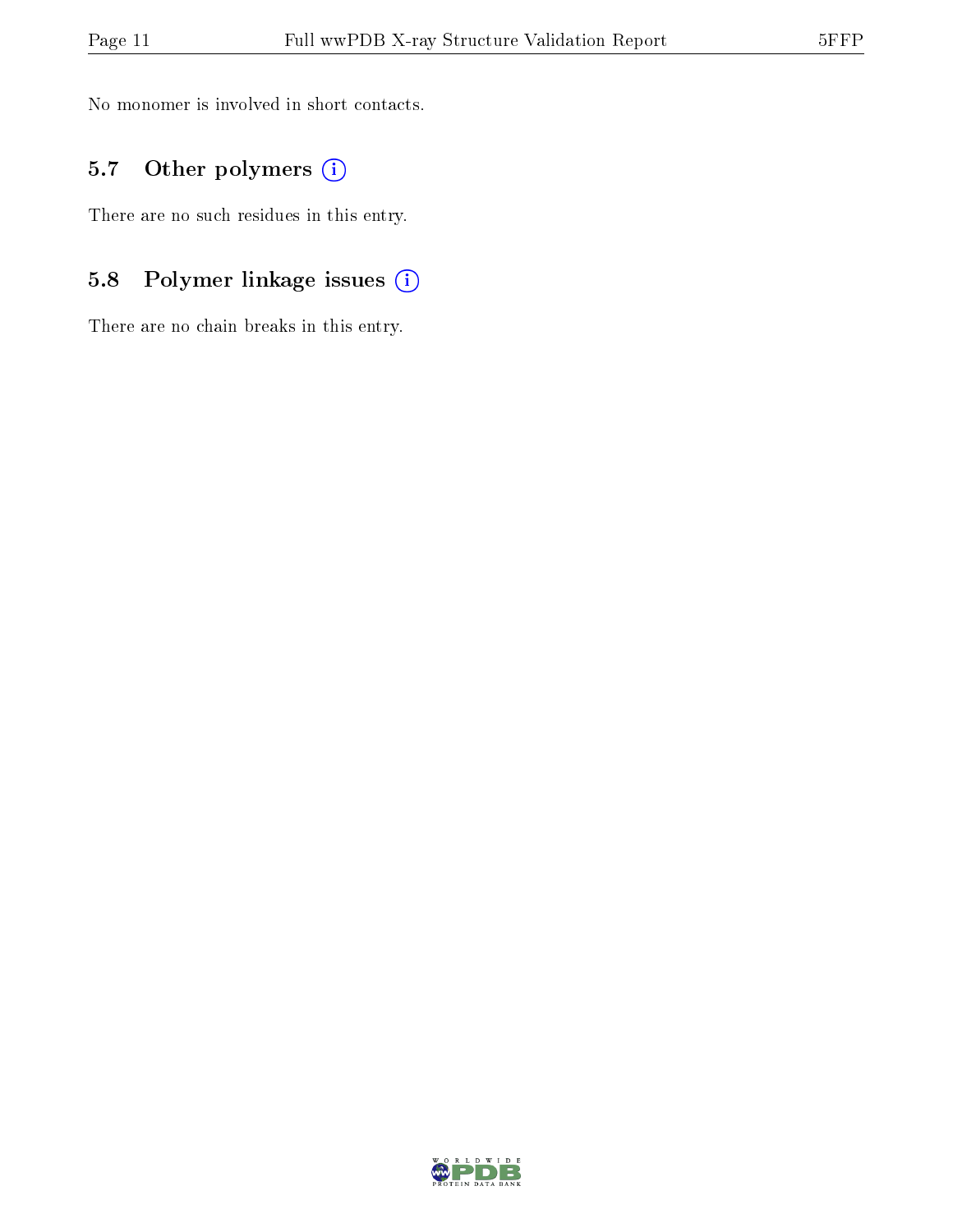## 6 Fit of model and data  $\left( \cdot \right)$

### 6.1 Protein, DNA and RNA chains (i)

In the following table, the column labelled  $#RSRZ>2'$  contains the number (and percentage) of RSRZ outliers, followed by percent RSRZ outliers for the chain as percentile scores relative to all X-ray entries and entries of similar resolution. The OWAB column contains the minimum, median,  $95<sup>th</sup>$  percentile and maximum values of the occupancy-weighted average B-factor per residue. The column labelled  $Q< 0.9$  lists the number of (and percentage) of residues with an average occupancy less than 0.9.

| Mol | Chain | Analysed        | ${ <\hspace{-1.5pt}{\mathrm{RSRZ}} \hspace{-1.5pt}>}$ | $\#\mathrm{RSRZ}{>}2$                   |  | $OWAB(A^2)$     | $\mathrm{Q}{<}0.9$ |
|-----|-------|-----------------|-------------------------------------------------------|-----------------------------------------|--|-----------------|--------------------|
|     |       | $150/172$ (87%) | 0.40                                                  | $\mid 2(1\%) \mid 77 \mid \mid 79 \mid$ |  | 20, 46, 79, 96  |                    |
|     |       | 150/172(87%)    | 0.27                                                  | $1(0\%)$ 87 89                          |  | 17, 40, 71, 104 |                    |
| All | All   | $300/344$ (87%) | 0.33                                                  | $3(1\%)$ 82 84                          |  | 17, 43, 79, 104 |                    |

All (3) RSRZ outliers are listed below:

| Mol | Chain | Res | Type        | <b>RSRZ</b> |
|-----|-------|-----|-------------|-------------|
|     |       | 88  | ${\rm ASP}$ | 3.2         |
|     |       | 117 | TYR.        | $2.3\,$     |
|     |       |     | ਾ , ਜਾਂ ਮ   |             |

### 6.2 Non-standard residues in protein, DNA, RNA chains (i)

There are no non-standard protein/DNA/RNA residues in this entry.

### 6.3 Carbohydrates (i)

There are no carbohydrates in this entry.

### 6.4 Ligands  $(i)$

In the following table, the Atoms column lists the number of modelled atoms in the group and the number defined in the chemical component dictionary. The B-factors column lists the minimum, median,  $95<sup>th</sup>$  percentile and maximum values of B factors of atoms in the group. The column labelled  $Q< 0.9$  lists the number of atoms with occupancy less than 0.9.

|            |  |                 |                                                                      | $\vert$ Mol $\vert$ Type $\vert$ Chain $\vert$ Res $\vert$ Atoms $\vert$ RSCC $\vert$ RSR $\vert$ B-factors(A <sup>2</sup> ) $\vert$ Q<0.9 |  |
|------------|--|-----------------|----------------------------------------------------------------------|--------------------------------------------------------------------------------------------------------------------------------------------|--|
| <b>EPE</b> |  | $201$   $15/15$ | $\begin{array}{ c c c c c } \hline 0.89 & 0.20 \ \hline \end{array}$ | 62,82,87,91                                                                                                                                |  |